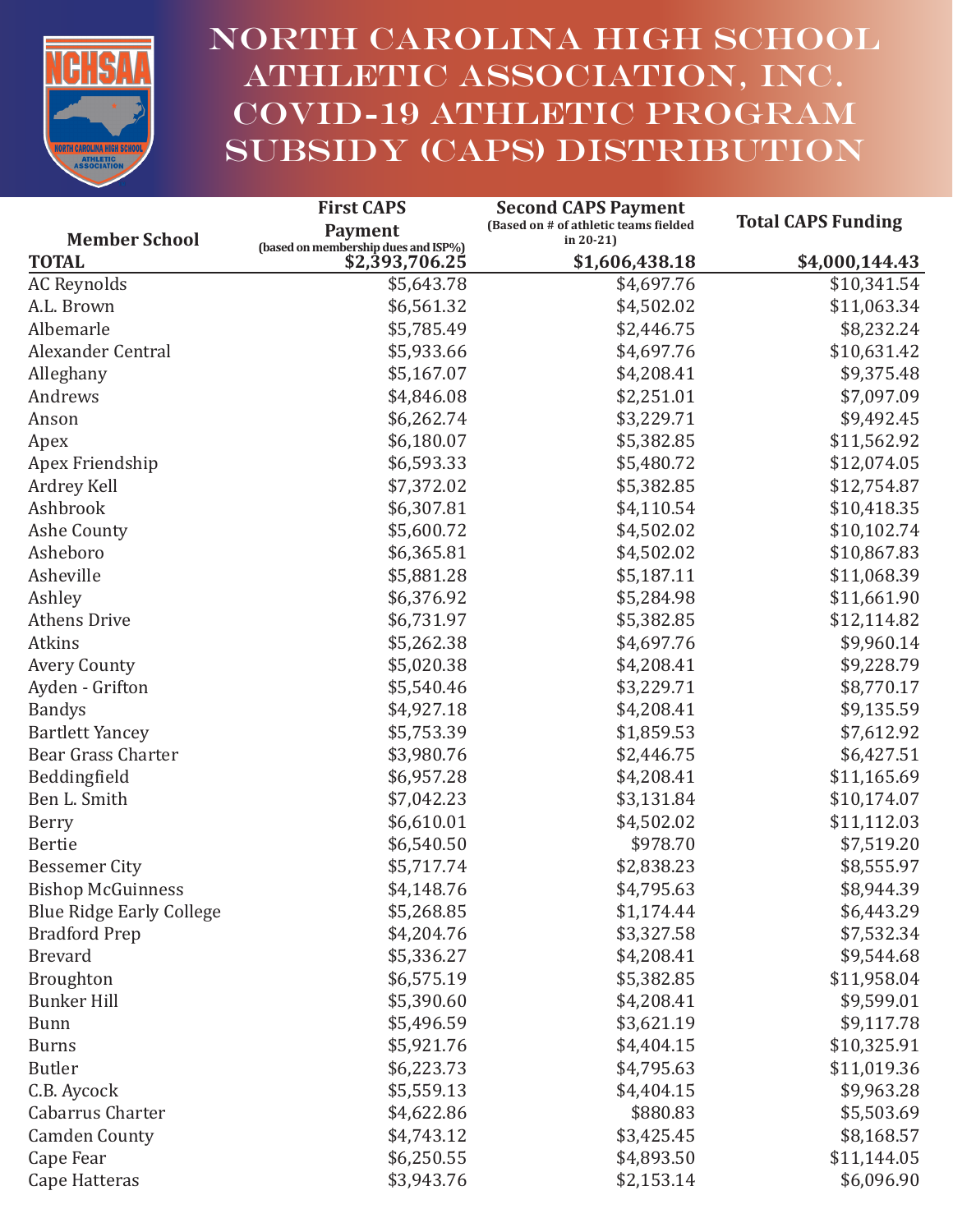Page 2 of 9

|                                     | <b>First CAPS</b>                                 | <b>Second CAPS Payment</b>                            |                            |
|-------------------------------------|---------------------------------------------------|-------------------------------------------------------|----------------------------|
| <b>Member School</b>                | <b>Payment</b>                                    | (Based on # of athletic teams fielded<br>in $20-21$ ) | <b>Total CAPS Funding</b>  |
| <b>Cardinal Gibbons</b>             | (based on membership dues and ISP%)<br>\$5,305.76 | \$5,970.07                                            | \$11,275.83                |
| Carolina International              | \$3,978.76                                        | \$1,859.53                                            | \$5,838.29                 |
| Carrboro                            | \$5,395.60                                        | \$4,795.63                                            | \$10,191.23                |
| Carson                              | \$5,495.88                                        | \$4,404.15                                            | \$9,900.03                 |
| Carver                              | \$6,936.77                                        | \$2,936.10                                            | \$9,872.87                 |
| Cary                                | \$6,257.56                                        | \$4,795.63                                            | \$11,053.19                |
| Cedar Ridge                         | \$5,806.93                                        | \$4,599.89                                            | \$10,406.82                |
| <b>Central Academy</b>              | \$4,755.04                                        | \$4,110.54                                            | \$8,865.58                 |
| <b>Central Cabarrus</b>             | \$5,754.75                                        | \$4,502.02                                            | \$10,256.77                |
| <b>Central Davidson</b>             | \$5,510.76                                        | \$4,599.89                                            |                            |
|                                     |                                                   | \$5,578.59                                            | \$10,110.65<br>\$11,611.06 |
| Chapel Hill<br>Charlotte Catholic   | \$6,032.47<br>\$4,894.76                          |                                                       |                            |
|                                     |                                                   | \$5,480.72                                            | \$10,375.48                |
| Chase                               | \$5,428.27                                        | \$4,012.67                                            | \$9,440.94                 |
| Chatham Central                     | \$4,953.74                                        | \$3,621.19                                            | \$8,574.93                 |
| Chatham Charter                     | \$3,937.76                                        | \$2,544.62                                            | \$6,482.38                 |
| Cherokee                            | \$4,120.42                                        | \$3,621.19                                            | \$7,741.61                 |
| Cherryville                         | \$5,325.01                                        | \$4,012.67                                            | \$9,337.68                 |
| Christ the King                     | \$4,078.76                                        | \$3,914.80                                            | \$7,993.56                 |
| Clayton                             | \$6,196.34                                        | \$4,697.76                                            | \$10,894.10                |
| Cleveland                           | \$5,955.71                                        | \$4,599.89                                            | \$10,555.60                |
| Clinton                             | \$5,321.74                                        | \$3,816.93                                            | \$9,138.67                 |
| Clover Garden School                | \$3,932.76                                        | \$978.70                                              | \$4,911.46                 |
| Columbia                            | \$5,390.40                                        | \$391.48                                              | \$5,781.88                 |
| <b>Community School of Davidson</b> | \$4,268.76                                        | \$4,208.41                                            | \$8,477.17                 |
| Concord                             | \$5,896.44                                        | \$4,306.28                                            | \$10,202.72                |
| <b>Corinth Holders</b>              | \$6,248.22                                        | \$4,991.37                                            | \$11,239.59                |
| <b>Cornerstone Charter</b>          | \$4,117.76                                        | \$3,033.97                                            | \$7,151.73                 |
| Corvian Community                   | \$4,086.76                                        | \$2,544.62                                            | \$6,631.38                 |
| Cox Mill                            | \$5,660.57                                        | \$4,697.76                                            | \$10,358.33                |
| Cramer                              | \$5,464.24                                        | \$4,306.28                                            | \$9,770.52                 |
| Crest                               | \$6,116.15                                        | \$4,306.28                                            | \$10,422.43                |
| Croatan                             | \$5,014.46                                        | \$5,187.11                                            | \$10,201.57                |
| Cummings                            | \$6,219.14                                        | \$2,251.01                                            | \$8,470.15                 |
| <b>Currituck County</b>             | \$5,142.73                                        | \$4,208.41                                            | \$9,351.14                 |
| Cuthbertson                         | \$5,730.36                                        | \$5,284.98                                            | \$11,015.34                |
| D.H. Conley                         | \$5,951.15                                        | \$4,404.15                                            | \$10,355.30                |
| Davie                               | \$6,208.76                                        | \$4,306.28                                            | \$10,515.04                |
| Dixon                               | \$5,325.95                                        | \$3,816.93                                            | \$9,142.88                 |
| Douglas Byrd                        | \$6,827.18                                        | \$2,153.14                                            | \$8,980.32                 |
| Draughn                             | \$5,803.30                                        | \$4,208.41                                            | \$10,011.71                |
| Dudley                              | \$7,014.25                                        | \$3,327.58                                            | \$10,341.83                |
| Durham School of the Arts           | \$4,927.76                                        | \$2,838.23                                            | \$7,765.99                 |
| E.E. Smith                          | \$6,667.65                                        | \$3,131.84                                            | \$9,799.49                 |
| East Bladen                         | \$5,717.49                                        | \$3,425.45                                            | \$9,142.94                 |
| <b>East Burke</b>                   | \$6,307.84                                        | \$4,404.15                                            | \$10,711.99                |
| <b>East Carteret</b>                | \$5,085.69                                        | \$4,404.15                                            | \$9,489.84                 |
| East Chapel Hill                    | \$5,947.81                                        | \$5,284.98                                            | \$11,232.79                |
| <b>East Columbus</b>                | \$5,380.91                                        | \$2,936.10                                            | \$8,317.01                 |
| East Davidson                       | \$5,291.88                                        | \$4,502.02                                            | \$9,793.90                 |
| <b>TOTAL</b>                        | \$2,393,706.25                                    | \$1,606,438.18                                        | \$4,000,144.43             |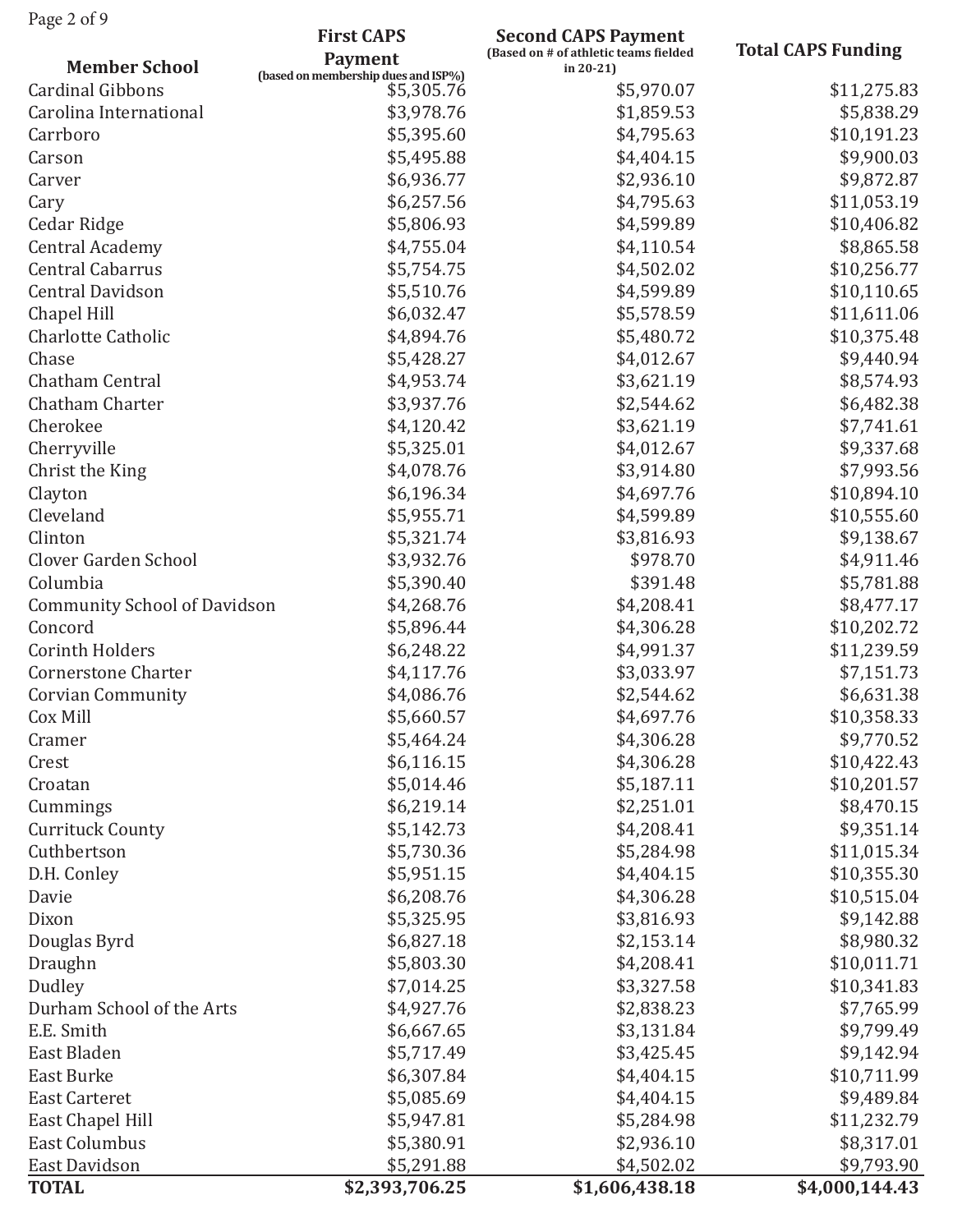Page 3 of 9

|                          | <b>First CAPS</b>                                 | <b>Second CAPS Payment</b>                            |                           |
|--------------------------|---------------------------------------------------|-------------------------------------------------------|---------------------------|
| <b>Member School</b>     | <b>Payment</b>                                    | (Based on # of athletic teams fielded<br>in $20-21$ ) | <b>Total CAPS Funding</b> |
| East Duplin              | (based on membership dues and ISP%)<br>\$5,322.00 | \$3,621.19                                            | \$8,943.19                |
| East Forsyth             | \$6,240.21                                        | \$4,991.37                                            | \$11,231.58               |
| <b>East Gaston</b>       | \$5,337.33                                        | \$4,110.54                                            | \$9,447.87                |
| <b>East Henderson</b>    | \$5,364.53                                        | \$4,110.54                                            | \$9,475.07                |
| East Lincoln             | \$5,052.23                                        | \$4,697.76                                            | \$9,749.99                |
| East Mecklenburg         | \$6,911.10                                        | \$4,208.41                                            | \$11,119.51               |
| East Rowan               | \$5,571.70                                        | \$4,404.15                                            | \$9,975.85                |
| <b>East Rutherford</b>   | \$5,533.09                                        | \$4,110.54                                            | \$9,643.63                |
| <b>East Surry</b>        | \$5,021.75                                        | \$4,306.28                                            | \$9,328.03                |
| <b>East Wake</b>         | \$5,964.17                                        | \$4,110.54                                            | \$10,074.71               |
| East Wake Academy        | \$4,119.76                                        | \$2,055.27                                            | \$6,175.03                |
| <b>East Wilkes</b>       | \$5,165.50                                        | \$4,502.02                                            | \$9,667.52                |
| Eastern Alamance         | \$5,746.52                                        | \$4,697.76                                            | \$10,444.28               |
| Eastern Guilford         | \$6,288.71                                        | \$3,425.45                                            | \$9,714.16                |
| Eastern Randolph         | \$5,686.04                                        | \$3,033.97                                            | \$8,720.01                |
|                          |                                                   |                                                       |                           |
| Eastern Wayne            | \$5,689.73                                        | \$3,131.84                                            | \$8,821.57                |
| Elkin                    | \$4,648.36                                        | \$4,502.02                                            | \$9,150.38                |
| Enka                     | \$5,825.47                                        | \$4,599.89                                            | \$10,425.36               |
| Enloe                    | \$6,913.41                                        | \$4,502.02                                            | \$11,415.43               |
| <b>Eno River Academy</b> | \$4,097.76                                        | \$-                                                   | \$4,097.76                |
| Erwin                    | \$6,124.28                                        | \$4,502.02                                            | \$10,626.30               |
| Fairmont                 | \$6,297.83                                        | \$3,033.97                                            | \$9,331.80                |
| <b>Falls Lake</b>        | \$4,089.76                                        | \$2,251.01                                            | \$6,340.77                |
| Farmville Central        | \$5,806.57                                        | \$3,621.19                                            | \$9,427.76                |
| Fike                     | \$6,483.52                                        | \$4,599.89                                            | \$11,083.41               |
| First Flight             | \$4,999.04                                        | \$4,697.76                                            | \$9,696.80                |
| Foard                    | \$5,198.46                                        | \$4,697.76                                            | \$9,896.22                |
| Forbush                  | \$5,281.83                                        | \$4,599.89                                            | \$9,881.72                |
| <b>Forest Hills</b>      | \$5,773.05                                        | \$3,914.80                                            | \$9,687.85                |
| Forestview               | \$5,514.64                                        | \$4,404.15                                            | \$9,918.79                |
| Franklin                 | \$5,477.02                                        | \$4,502.02                                            | \$9,979.04                |
| Franklin Academy         | \$4,270.76                                        | \$2,348.88                                            | \$6,619.64                |
| Franklinton              | \$5,654.97                                        | \$4,306.28                                            | \$9,961.25                |
| Freedom                  | \$6,934.88                                        | \$4,502.02                                            | \$11,436.90               |
| Fuquay - Varina          | \$6,564.44                                        | \$5,284.98                                            | \$11,849.42               |
| Garinger                 | \$7,255.29                                        | \$3,229.71                                            | \$10,485.00               |
| Garner                   | \$6,155.03                                        | \$4,697.76                                            | \$10,852.79               |
| <b>Gates County</b>      | \$5,149.94                                        | \$2,642.49                                            | \$7,792.43                |
| Glenn                    | \$6,197.09                                        | \$5,089.24                                            | \$11,286.33               |
| Goldsboro                | \$6,871.20                                        | \$3,425.45                                            | \$10,296.65               |
| Graham                   | \$6,133.44                                        | \$2,153.14                                            | \$8,286.58                |
| Granville Central        | \$5,225.14                                        | \$3,033.97                                            | \$8,259.11                |
| <b>Gray Stone Day</b>    | \$4,184.76                                        | \$3,229.71                                            | \$7,414.47                |
| Gray's Creek             | \$6,005.07                                        | \$4,697.76                                            | \$10,702.83               |
| Green Hope               | \$6,069.55                                        | \$4,991.37                                            | \$11,060.92               |
| Green Level              | \$5,153.92                                        | \$5,089.24                                            | \$10,243.16               |
| <b>Greene Central</b>    | \$6,045.64                                        | \$3,425.45                                            | \$9,471.09                |
| Grimsley                 | \$6,569.13                                        | \$4,893.50                                            | \$11,462.63               |
| <b>TOTAL</b>             | \$2,393,706.25                                    | \$1,606,438.18                                        | \$4,000,144.43            |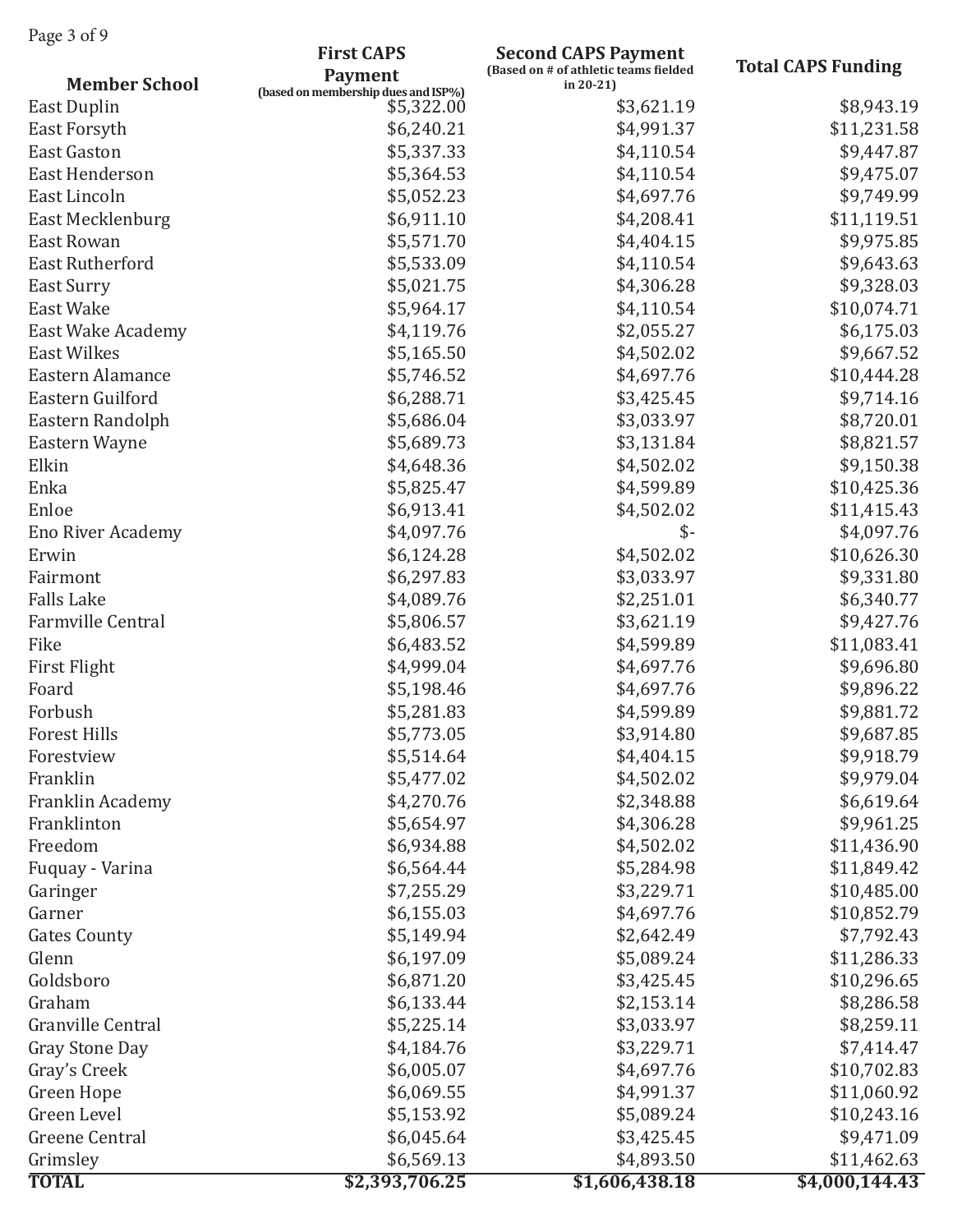Page 4 of 9

| $1$ agc $\pm$ 01 2          | <b>First CAPS</b>                   | <b>Second CAPS Payment</b>            |                           |
|-----------------------------|-------------------------------------|---------------------------------------|---------------------------|
|                             | <b>Payment</b>                      | (Based on # of athletic teams fielded | <b>Total CAPS Funding</b> |
| <b>Member School</b>        | (based on membership dues and ISP%) | in $20-21$ )                          |                           |
| <b>Harding University</b>   | \$7,086.95                          | \$3,523.32                            | \$10,610.27               |
| Harnett Central             | \$6,165.39                          | \$4,502.02                            | \$10,667.41               |
| Havelock                    | \$5,570.80                          | \$4,697.76                            | \$10,268.56               |
| Hayesville                  | \$5,378.98                          | \$3,816.93                            | \$9,195.91                |
| Heide Trask                 | \$5,484.18                          | \$3,229.71                            | \$8,713.89                |
| <b>Henderson Collegiate</b> | \$5,948.80                          | \$2,251.01                            | \$8,199.81                |
| Hendersonville              | \$4,982.05                          | \$4,697.76                            | \$9,679.81                |
| Heritage                    | \$5,938.97                          | \$5,480.72                            | \$11,419.69               |
| <b>Hertford County</b>      | \$8,174.80                          | \$2,153.14                            | \$10,327.94               |
| Hibriten                    | \$5,741.21                          | \$4,795.63                            | \$10,536.84               |
| Hickory                     | \$6,069.22                          | \$4,893.50                            | \$10,962.72               |
| <b>Hickory Ridge</b>        | \$5,671.61                          | \$4,795.63                            | \$10,467.24               |
| <b>High Point Central</b>   | \$6,628.14                          | \$4,306.28                            | \$10,934.42               |
| <b>Highland Tech</b>        | \$4,636.10                          | \$3,914.80                            | \$8,550.90                |
| Highlands                   | \$4,393.36                          | \$2,348.88                            | \$6,742.24                |
| Hillside                    | \$7,278.13                          | \$4,110.54                            | \$11,388.67               |
| Hiwassee Dam                | \$4,717.18                          | \$1,957.40                            | \$6,674.58                |
| Hobbton                     | \$5,511.11                          | \$2,838.23                            | \$8,349.34                |
| Hoggard                     | \$6,633.82                          | \$5,872.20                            | \$12,506.02               |
| <b>Hoke County</b>          | \$6,954.91                          | \$4,599.89                            | \$11,554.80               |
| <b>Holly Springs</b>        | \$6,252.21                          | \$5,284.98                            | \$11,537.19               |
| Holmes                      | \$5,515.52                          | \$4,306.28                            | \$9,821.80                |
| Hopewell                    | \$6,355.80                          | \$4,502.02                            | \$10,857.82               |
| Hough                       | \$6,470.87                          | \$5,187.11                            | \$11,657.98               |
| Hunt                        | \$6,485.02                          | \$4,599.89                            | \$11,084.91               |
| Huss                        | \$6,459.01                          | \$4,012.67                            | \$10,471.68               |
| Independence                | \$6,883.33                          | \$5,089.24                            | \$11,972.57               |
| J.F. Webb                   | \$5,651.21                          | \$2,936.10                            | \$8,587.31                |
| J.H. Rose                   | \$6,314.66                          | \$4,208.41                            | \$10,523.07               |
| Jack Britt                  | \$6,291.80                          | \$4,991.37                            | \$11,283.17               |
| Jacksonville                | \$5,857.95                          | \$5,187.11                            | \$11,045.06               |
| James Kenan                 | \$5,439.96                          | \$3,033.97                            | \$8,473.93                |
| Jones                       | \$5,922.96                          | \$1,663.79                            | \$7,586.75                |
| Jordan                      | \$6,388.09                          | \$4,012.67                            | \$10,400.76               |
| Jordan-Matthews             | \$5,660.52                          | \$3,719.06                            | \$9,379.58                |
| <b>Kings Mountain</b>       | \$6,022.58                          | \$4,502.02                            | \$10,524.60               |
| Kinston                     | \$6,435.94                          | \$2,642.49                            | \$9,078.43                |
| <b>KIPP Pride</b>           | \$4,143.76                          | \$-                                   | \$4,143.76                |
| Knightdale                  | \$6,118.43                          | \$4,110.54                            | \$10,228.97               |
| Lake Norman                 | \$5,830.74                          | \$5,284.98                            | \$11,115.72               |
| Lake Norman Charter         | \$4,544.76                          | \$4,404.15                            | \$8,948.91                |
| Lakewood                    | \$5,836.60                          | \$3,131.84                            | \$8,968.44                |
| Laney                       | \$6,896.01                          | \$5,284.98                            | \$12,180.99               |
| Langtree Charter            | \$4,307.90                          | \$2,740.36                            | \$7,048.26                |
| Leadership Academy          | \$4,000.76                          | \$2,153.14                            | \$6,153.90                |
| Ledford                     | \$5,246.51                          | \$4,502.02                            | \$9,748.53                |
| Lee County                  | \$6,178.26                          | \$3,621.19                            | \$9,799.45                |
| Leesville Road              | \$6,726.16                          | \$5,480.72                            | \$12,206.88               |
| Lejeune                     | \$4,282.62                          | \$2,446.75                            | \$6,729.37                |
| <b>TOTAL</b>                | \$2,393,706.25                      | \$1,606,438.18                        | \$4,000,144.43            |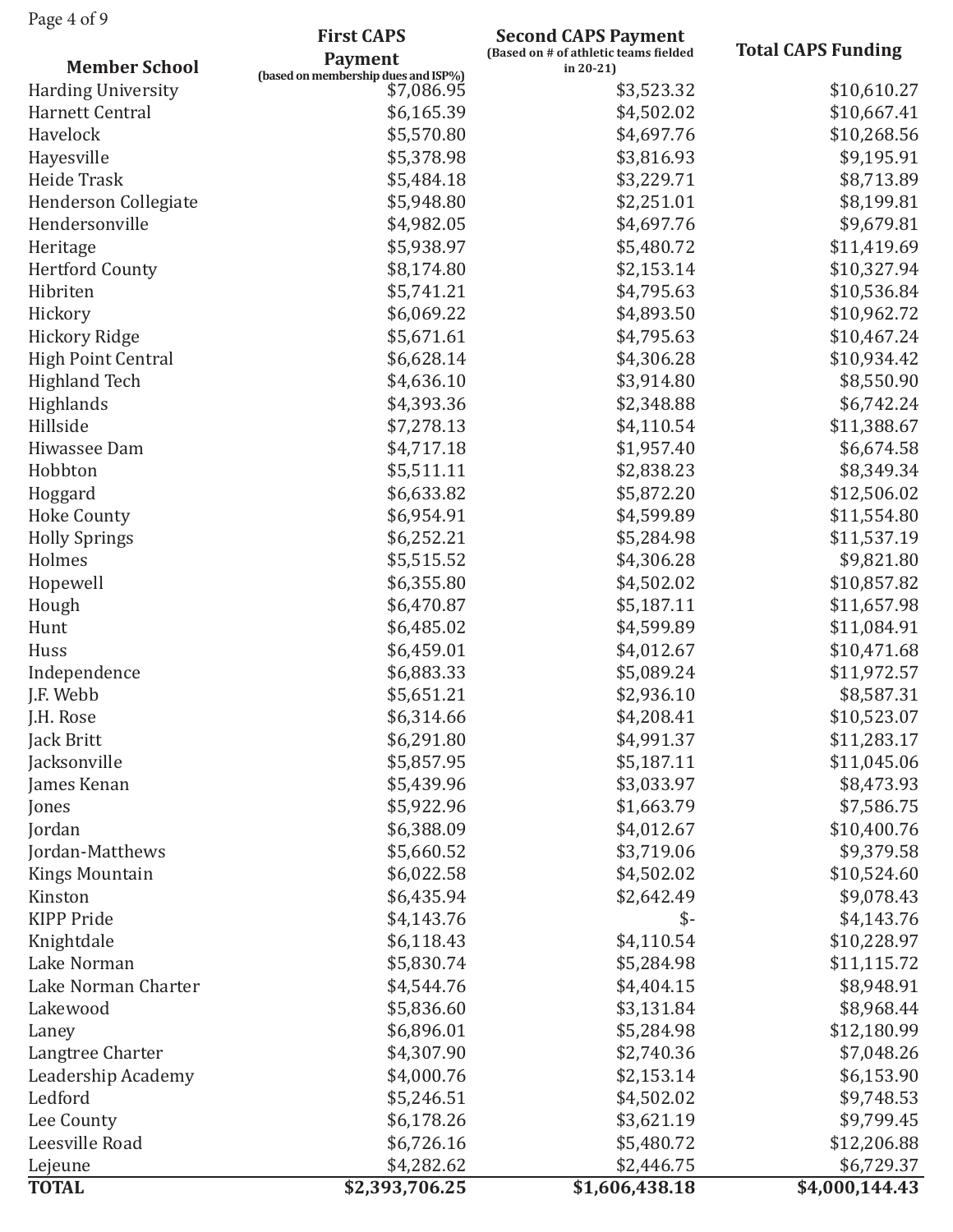Page 5 of 9

|                               | <b>First CAPS</b>                                 | <b>Second CAPS Payment</b>                            |                           |
|-------------------------------|---------------------------------------------------|-------------------------------------------------------|---------------------------|
| <b>Member School</b>          | <b>Payment</b>                                    | (Based on # of athletic teams fielded<br>in $20-21$ ) | <b>Total CAPS Funding</b> |
| Lexington                     | (based on membership dues and ISP%)<br>\$6,329.82 | \$3,914.80                                            | \$10,244.62               |
| Lincoln Charter               | \$4,436.76                                        | \$3,914.80                                            | \$8,351.56                |
| Lincolnton                    | \$5,723.01                                        | \$4,502.02                                            | \$10,225.03               |
| Louisburg                     | \$5,451.92                                        | \$2,936.10                                            | \$8,388.02                |
| Lumberton                     | \$7,116.20                                        | \$4,599.89                                            | \$11,716.09               |
| Madison                       | \$5,593.80                                        | \$3,523.32                                            | \$9,117.12                |
| Maiden                        | \$5,136.57                                        | \$4,012.67                                            | \$9,149.24                |
| <b>Mallard Creek</b>          | \$6,983.32                                        |                                                       |                           |
|                               | \$4,911.40                                        | \$4,306.28                                            | \$11,289.60               |
| Manteo                        |                                                   | \$4,404.15                                            | \$9,315.55                |
| Marvin Ridge                  | \$5,664.09                                        | \$5,187.11                                            | \$10,851.20               |
| Mattamuskeet                  | \$5,357.37                                        | \$587.22                                              | \$5,944.59                |
| McDowell                      | \$6,623.33                                        | \$4,795.63                                            | \$11,418.96               |
| McMichael                     | \$5,571.18                                        | \$4,110.54                                            | \$9,681.72                |
| Middle Creek                  | \$5,978.48                                        | \$5,187.11                                            | \$11,165.59               |
| Midway                        | \$5,441.08                                        | \$3,327.58                                            | \$8,768.66                |
| Millbrook                     | \$6,536.13                                        | \$5,187.11                                            | \$11,723.24               |
| Millennium                    | \$3,890.76                                        | \$2,251.01                                            | \$6,141.77                |
| Mitchell                      | \$4,952.96                                        | \$3,327.58                                            | \$8,280.54                |
| Monroe                        | \$6,105.63                                        | \$3,131.84                                            | \$9,237.47                |
| <b>Montgomery Central</b>     | \$5,751.02                                        | \$4,012.67                                            | \$9,763.69                |
| Mooresville                   | \$6,066.43                                        | \$5,089.24                                            | \$11,155.67               |
| Morehead                      | \$6,123.86                                        | \$4,208.41                                            | \$10,332.27               |
| Mount Airy                    | \$5,296.24                                        | \$4,502.02                                            | \$9,798.26                |
| <b>Mount Pleasant</b>         | \$5,163.82                                        | \$4,502.02                                            | \$9,665.84                |
| <b>Mount Tabor</b>            | \$6,125.99                                        | \$6,067.94                                            | \$12,193.93               |
| <b>Mountain Heritage</b>      | \$5,272.28                                        | \$3,816.93                                            | \$9,089.21                |
| Mountain Island Charter       | \$4,744.22                                        | \$4,110.54                                            | \$8,854.76                |
| Murphy                        | \$5,096.48                                        | \$4,012.67                                            | \$9,109.15                |
| <b>Myers Park</b>             | \$7,944.66                                        | \$5,382.85                                            | \$13,327.51               |
| N.C. School for the Deaf      | \$4,697.45                                        | $$-$                                                  | \$4,697.45                |
| N.C. School of Science & Math | \$4,426.76                                        | $$-$                                                  | \$4,426.76                |
| Nantahala                     | \$4,790.49                                        | \$978.70                                              | \$5,769.19                |
| Nash Central                  | \$6,024.32                                        | \$3,914.80                                            | \$9,939.12                |
| Neuse Charter                 | \$3,996.76                                        | \$2,055.27                                            | \$6,052.03                |
| New Bern                      | \$6,314.63                                        | \$4,991.37                                            | \$11,306.00               |
| New Hanover                   | \$6,762.86                                        | \$4,697.76                                            | \$11,460.62               |
| Newton-Conover                | \$5,458.81                                        | \$3,816.93                                            | \$9,275.74                |
| North Brunswick               | \$5,870.72                                        | \$3,621.19                                            | \$9,491.91                |
| North Buncombe                | \$5,200.57                                        | \$4,697.76                                            | \$9,898.33                |
| North Davidson                | \$5,246.27                                        | \$5,187.11                                            | \$10,433.38               |
| North Duplin                  | \$4,877.63                                        | \$3,131.84                                            | \$8,009.47                |
| North Edgecombe               | \$5,926.14                                        | \$2,153.14                                            | \$8,079.28                |
| North Forsyth                 | \$6,299.41                                        | \$2,348.88                                            | \$8,648.29                |
| North Gaston                  | \$5,860.85                                        | \$4,208.41                                            | \$10,069.26               |
| North Henderson               | \$5,604.99                                        | \$4,208.41                                            | \$9,813.40                |
| North Iredell                 | \$5,449.47                                        | \$4,697.76                                            | \$10,147.23               |
| North Johnston                | \$5,501.08                                        | \$3,621.19                                            | \$9,122.27                |
| North Lenoir                  | \$5,851.74                                        | \$3,914.80                                            | \$9,766.54                |
| North Lincoln                 | \$5,003.63                                        | \$4,306.28                                            | \$9,309.91                |
| <b>TOTAL</b>                  | \$2,393,706.25                                    | \$1,606,438.18                                        | \$4,000,144.43            |
|                               |                                                   |                                                       |                           |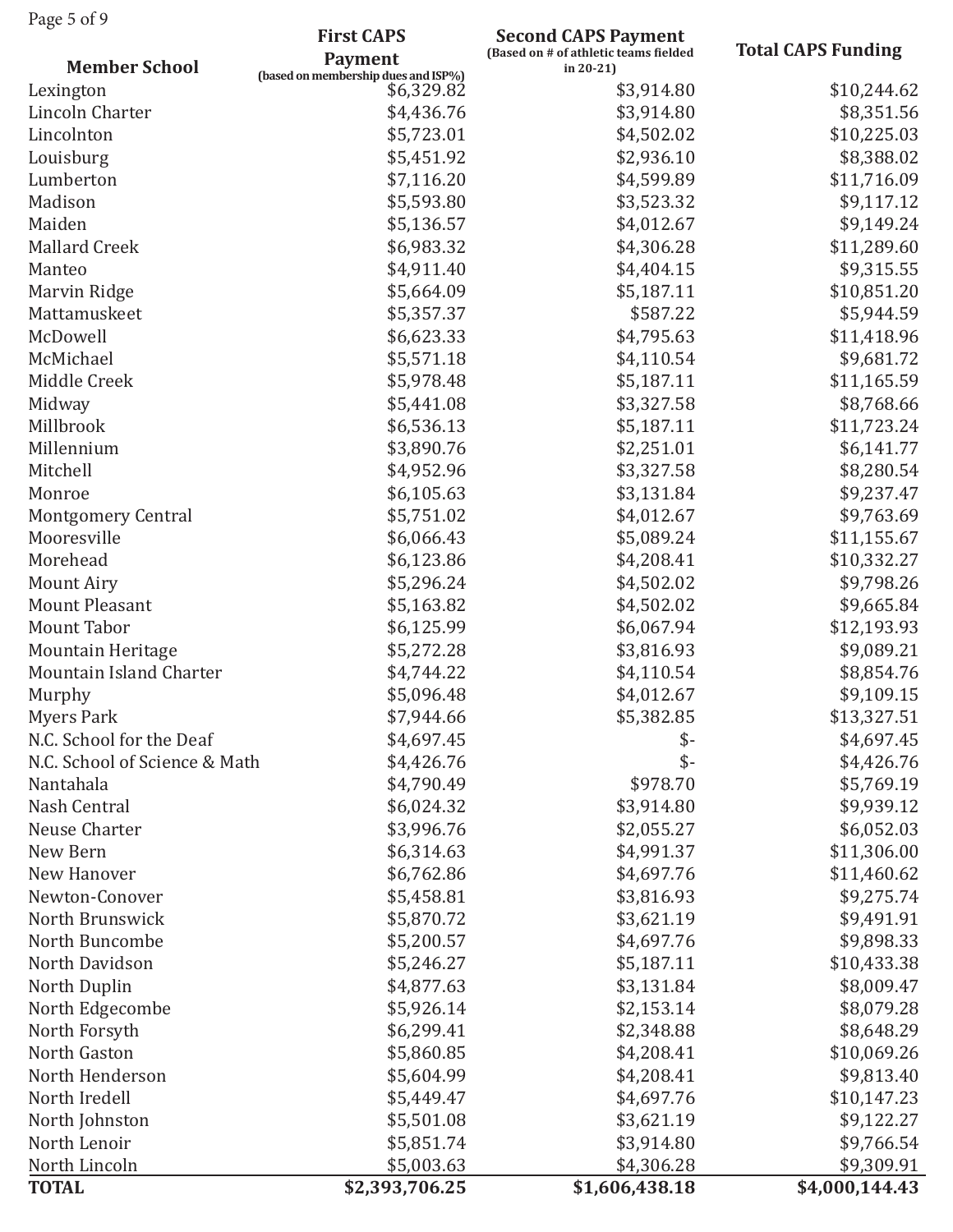Page 6 of 9

| $1$ age $0$ or $\lambda$          | <b>First CAPS</b>                                 | <b>Second CAPS Payment</b>                            |                           |
|-----------------------------------|---------------------------------------------------|-------------------------------------------------------|---------------------------|
| <b>Member School</b>              | <b>Payment</b>                                    | (Based on # of athletic teams fielded<br>in $20-21$ ) | <b>Total CAPS Funding</b> |
| North Mecklenburg                 | (based on membership dues and ISP%)<br>\$6,849.06 | \$4,502.02                                            | \$11,351.08               |
| North Moore                       | \$5,419.37                                        | \$4,502.02                                            | \$9,921.39                |
| North Pitt                        | \$6,112.55                                        | \$4,110.54                                            | \$10,223.09               |
| North Rowan                       | \$5,948.91                                        | \$2,838.23                                            | \$8,787.14                |
| North Stanly                      | \$5,136.16                                        | \$4,110.54                                            | \$9,246.70                |
| North Stokes                      | \$4,926.26                                        | \$3,621.19                                            | \$8,547.45                |
| North Surry                       | \$5,560.01                                        | \$4,599.89                                            | \$10,159.90               |
| North Wilkes                      | \$5,586.27                                        | \$4,110.54                                            | \$9,696.81                |
| Northampton County                | \$6,054.71                                        | \$782.96                                              | \$6,837.67                |
| Northeast Guilford                | \$6,137.04                                        | \$2,544.62                                            | \$8,681.66                |
| Northeastern                      | \$5,814.73                                        | \$3,621.19                                            | \$9,435.92                |
| Northern Durham                   | \$6,623.29                                        | \$4,012.67                                            | \$10,635.96               |
| Northern Guilford                 | \$5,318.64                                        | \$5,089.24                                            | \$10,407.88               |
| Northern Nash                     | \$5,757.61                                        | \$4,404.15                                            | \$10,161.76               |
| Northside - Jacksonville          | \$5,731.67                                        | \$4,991.37                                            | \$10,723.04               |
| Northside - Pinetown              | \$5,050.03                                        | \$2,936.10                                            | \$7,986.13                |
| Northwest Cabarrus                | \$5,601.73                                        | \$4,404.15                                            | \$10,005.88               |
| Northwest Guilford                | \$5,656.32                                        | \$5,382.85                                            | \$11,039.17               |
| Northwest Halifax                 | \$5,924.85                                        | $$-$                                                  | \$5,924.85                |
| Northwood                         | \$5,658.23                                        | \$5,089.24                                            | \$10,747.47               |
| Oak Grove                         | \$5,235.66                                        | \$4,697.76                                            | \$9,933.42                |
| Ocracoke                          | \$3,796.76                                        | \$587.22                                              | \$4,383.98                |
| Olympic                           | \$7,032.09                                        | \$4,502.02                                            | \$11,534.11               |
| Orange                            | \$6,046.46                                        | \$4,893.50                                            | \$10,939.96               |
| Overhills                         | \$6,391.43                                        | \$3,327.58                                            | \$9,719.01                |
| Owen                              | \$5,308.82                                        | \$4,599.89                                            | \$9,908.71                |
| Oxford Prep                       | \$3,962.76                                        | \$2,055.27                                            | \$6,018.03                |
| Page                              | \$6,713.08                                        | \$4,991.37                                            | \$11,704.45               |
| Pamlico County                    | \$5,001.51                                        | \$2,740.36                                            | \$7,741.87                |
| Panther Creek                     | \$6,405.35                                        | \$5,284.98                                            | \$11,690.33               |
| Parkland                          | \$6,731.47                                        | \$3,327.58                                            | \$10,059.05               |
| Parkwood                          | \$5,358.02                                        | \$4,795.63                                            | \$10,153.65               |
| <b>Pasquotank County</b>          | \$5,873.65                                        | \$2,055.27                                            | \$7,928.92                |
| Patton                            | \$6,074.45                                        | \$4,697.76                                            | \$10,772.21               |
| Pender                            | \$5,761.55                                        | \$3,033.97                                            | \$8,795.52                |
| Perquimans                        | \$5,449.18                                        | \$3,131.84                                            | \$8,581.02                |
| Person                            | \$6,042.33                                        | \$3,816.93                                            | \$9,859.26                |
| Piedmont                          | \$5,391.29                                        | \$4,502.02                                            | \$9,893.31                |
| <b>Piedmont Community Charter</b> | \$4,249.76                                        | \$2,348.88                                            | \$6,598.64                |
| Pine Forest                       | \$6,462.26                                        | \$4,208.41                                            | \$10,670.67               |
| Pine Lake Prep                    | \$4,421.76                                        | \$4,208.41                                            | \$8,630.17                |
| Pinecrest                         | \$6,509.57                                        | \$5,480.72                                            | \$11,990.29               |
| Pisgah                            | \$5,528.07                                        | \$4,208.41                                            | \$9,736.48                |
| Polk County                       | \$5,191.54                                        | \$4,012.67                                            | \$9,204.21                |
| Porter Ridge                      | \$5,864.37                                        | \$4,991.37                                            | \$10,855.74               |
| Princeton                         | \$5,174.13                                        | \$4,110.54                                            | \$9,284.67                |
| Providence                        | \$5,929.55                                        | \$5,382.85                                            | \$11,312.40               |
| Providence Grove                  | \$5,130.08                                        | \$4,502.02                                            | \$9,632.10                |
| <b>Purnell Swett</b>              | \$6,942.19                                        | \$4,208.41                                            | \$11,150.60               |
| <b>TOTAL</b>                      | \$2,393,706.25                                    | \$1,606,438.18                                        | \$4,000,144.43            |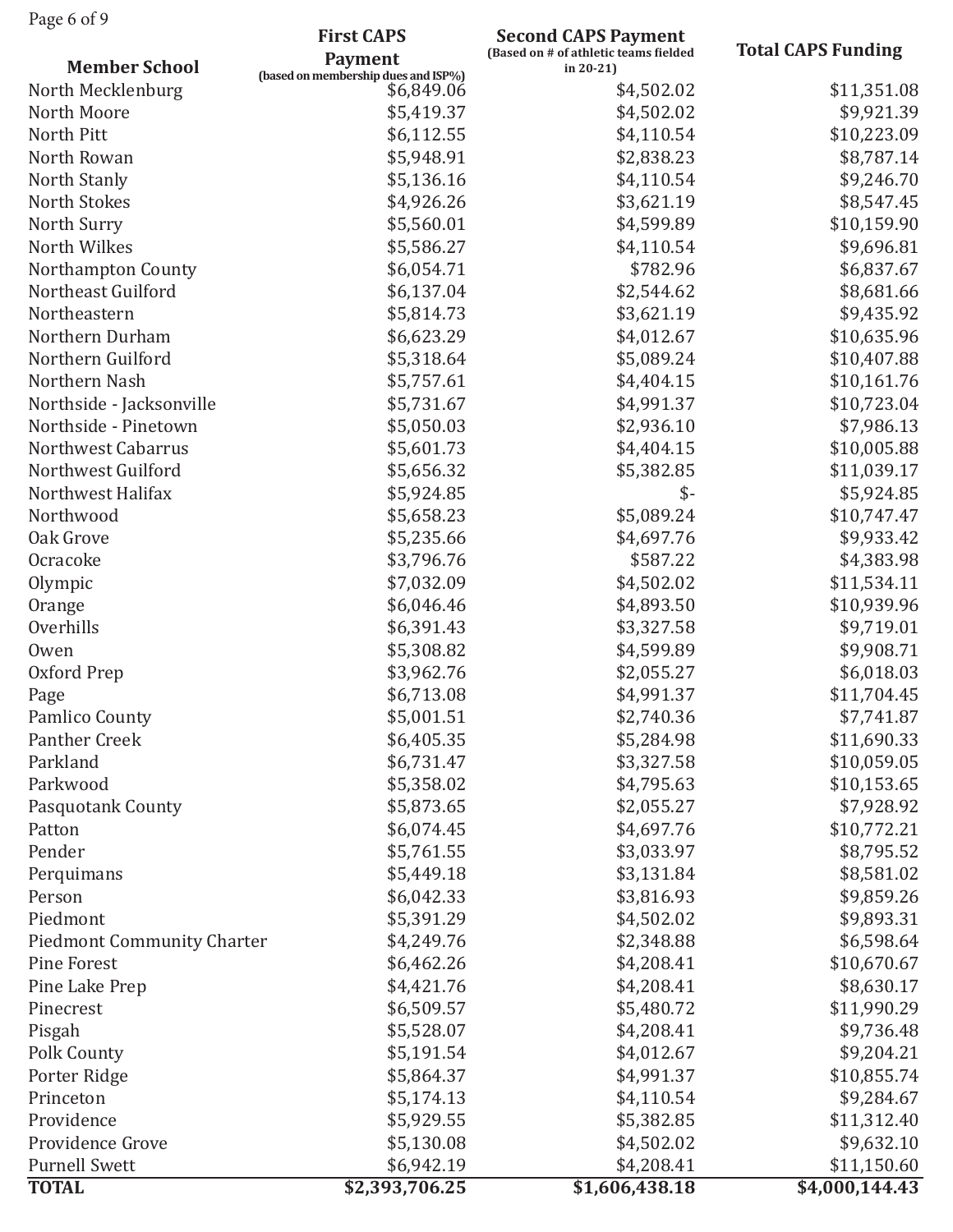Page 7 of 9

| $1 \text{ g}$ c / 01 $\prime$ | <b>First CAPS</b>                   | <b>Second CAPS Payment</b>            |                           |
|-------------------------------|-------------------------------------|---------------------------------------|---------------------------|
| <b>Member School</b>          | <b>Payment</b>                      | (Based on # of athletic teams fielded | <b>Total CAPS Funding</b> |
| Queen's Grant                 | (based on membership dues and ISP%) | in $20-21$ )<br>\$2,740.36            | \$7,416.98                |
| <b>R-S Central</b>            | \$4,676.62<br>\$5,576.52            | \$4,208.41                            | \$9,784.93                |
| R.J. Reynolds                 | \$6,451.37                          | \$4,697.76                            | \$11,149.13               |
| Ragsdale                      | \$6,272.90                          | \$4,404.15                            | \$10,677.05               |
| Raleigh Charter               | \$4,315.76                          | \$1,370.18                            |                           |
| Randleman                     | \$5,599.80                          | \$4,306.28                            | \$5,685.94                |
|                               |                                     | \$4,991.37                            | \$9,906.08                |
| Reagan                        | \$6,179.61                          |                                       | \$11,170.98               |
| <b>Red Springs</b>            | \$6,111.41                          | \$3,523.32                            | \$9,634.73                |
| Reidsville                    | \$6,216.58                          | \$3,033.97                            | \$9,250.55                |
| Research Triangle             | \$5,323.71                          | \$2,544.62                            | \$7,868.33                |
| Richlands                     | \$5,361.25                          | \$4,404.15                            | \$9,765.40                |
| Richmond                      | \$6,677.00                          | \$4,697.76                            | \$11,374.76               |
| <b>River Mill</b>             | \$3,961.76                          | \$195.74                              | \$4,157.50                |
| Riverside-Durham              | \$6,571.19                          | \$4,110.54                            | \$10,681.73               |
| Riverside-Martin              | \$5,890.63                          | \$3,131.84                            | \$9,022.47                |
| Roanoke Rapids                | \$6,245.29                          | \$4,306.28                            | \$10,551.57               |
| Robbinsville                  | \$4,998.14                          | \$3,229.71                            | \$8,227.85                |
| Robinson                      | \$5,601.70                          | \$4,208.41                            | \$9,810.11                |
| Rockingham County             | \$5,547.85                          | \$4,697.76                            | \$10,245.61               |
| <b>Rocky Mount</b>            | \$6,705.94                          | \$3,523.32                            | \$10,229.26               |
| <b>Rocky Mount Prep</b>       | \$5,019.66                          | $$-$                                  | \$5,019.66                |
| Rocky River                   | \$6,583.55                          | \$3,523.32                            | \$10,106.87               |
| Rolesville                    | \$6,658.99                          | \$4,893.50                            | \$11,552.49               |
| Rosewood                      | \$5,070.06                          | \$4,306.28                            | \$9,376.34                |
| Rosman                        | \$5,003.44                          | \$3,327.58                            | \$8,331.02                |
| Roxboro Community             | \$4,134.76                          | \$2,838.23                            | \$6,972.99                |
| Salisbury                     | \$6,019.85                          | \$4,306.28                            | \$10,326.13               |
| Sanderson                     | \$6,102.97                          | \$5,089.24                            | \$11,192.21               |
| Scotland                      | \$6,989.81                          | \$4,208.41                            | \$11,198.22               |
| Seventy-First                 | \$6,891.81                          | \$3,327.58                            | \$10,219.39               |
| Shelby                        | \$6,034.15                          | \$4,208.41                            | \$10,242.56               |
| Smithfield-Selma              | \$6,344.52                          | \$4,208.41                            | \$10,552.93               |
| <b>Smoky Mountain</b>         | \$5,396.63                          | \$4,404.15                            | \$9,800.78                |
| South Brunswick               | \$5,832.45                          | \$4,599.89                            | \$10,432.34               |
| South Caldwell                | \$6,123.27                          | \$4,795.63                            | \$10,918.90               |
| South Central                 | \$6,593.79                          | \$4,306.28                            | \$10,900.07               |
| South Columbus                | \$5,710.87                          | \$3,229.71                            | \$8,940.58                |
| South Creek                   | \$5,890.01                          | \$1,859.53                            | \$7,749.54                |
| South Davidson                | \$5,175.71                          | \$3,327.58                            | \$8,503.29                |
| South Garner                  | \$6,743.27                          | \$4,502.02                            | \$11,245.29               |
| South Granville               | \$5,073.67                          | \$2,642.49                            | \$7,716.16                |
| South Iredell                 | \$5,673.22                          | \$4,893.50                            | \$10,566.72               |
| South Johnston                | \$5,991.75                          | \$4,599.89                            | \$10,591.64               |
| South Lenoir                  | \$5,501.99                          | \$3,621.19                            | \$9,123.18                |
| South Mecklenburg             | \$7,635.76                          | \$5,089.24                            | \$12,725.00               |
| South Point                   | \$5,163.86                          | \$4,404.15                            | \$9,568.01                |
| South Rowan                   | \$5,770.48                          | \$4,404.15                            | \$10,174.63               |
| South Stanly                  | \$5,042.94                          | \$3,914.80                            | \$8,957.74                |
| South Stokes                  | \$5,250.19                          | \$4,012.67                            | \$9,262.86                |
| <b>TOTAL</b>                  | \$2,393,706.25                      | \$1,606,438.18                        | \$4,000,144.43            |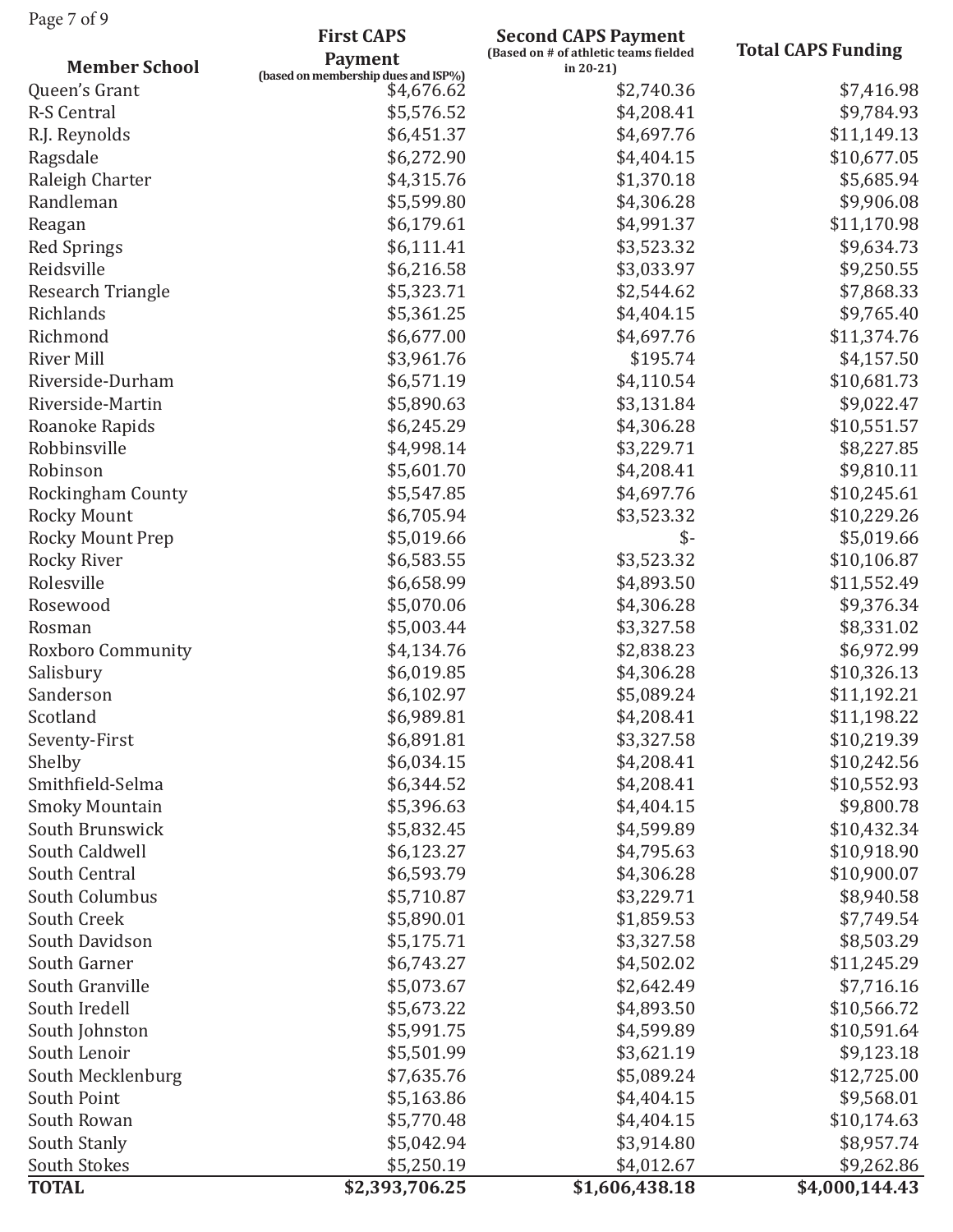Page 8 of 9

|                               | <b>First CAPS</b>                                 | <b>Second CAPS Payment</b>                            |                              |
|-------------------------------|---------------------------------------------------|-------------------------------------------------------|------------------------------|
| <b>Member School</b>          | <b>Payment</b>                                    | (Based on # of athletic teams fielded<br>in $20-21$ ) | <b>Total CAPS Funding</b>    |
| South View                    | (based on membership dues and ISP%)<br>\$6,707.23 | \$4,110.54                                            | \$10,817.77                  |
| Southeast Guilford            | \$5,645.34                                        | \$4,795.63                                            | \$10,440.97                  |
| Southeast Halifax             | \$5,900.92                                        | $$-$                                                  | \$5,900.92                   |
| Southeast Raleigh             | \$6,399.61                                        | \$3,719.06                                            | \$10,118.67                  |
| Southern Alamance             | \$5,761.54                                        | \$4,697.76                                            | \$10,459.30                  |
| Southern Durham               | \$6,676.22                                        | \$3,131.84                                            | \$9,808.06                   |
| Southern Guilford             | \$6,104.87                                        | \$2,544.62                                            | \$8,649.49                   |
| Southern Lee                  | \$5,907.58                                        | \$3,033.97                                            | \$8,941.55                   |
| Southern Nash                 | \$5,855.24                                        | \$4,502.02                                            | \$10,357.26                  |
| Southern Wake Academy         | \$4,120.76                                        | \$1,370.18                                            | \$5,490.94                   |
| Southern Wayne                | \$5,989.82                                        | \$4,208.41                                            | \$10,198.23                  |
| Southside                     | \$5,335.02                                        | \$2,838.23                                            | \$8,173.25                   |
| SouthWest Edgecombe           | \$5,866.00                                        | \$3,621.19                                            | \$9,487.19                   |
| Southwest Guilford            | \$6,060.21                                        | \$4,795.63                                            | \$10,855.84                  |
| Southwest Onslow              | \$5,465.93                                        | \$3,914.80                                            | \$9,380.73                   |
| Southwestern Randolph         | \$5,529.93                                        | \$3,816.93                                            | \$9,346.86                   |
| <b>Spring Creek</b>           | \$5,614.28                                        | \$2,544.62                                            | \$8,158.90                   |
| St. Pauls                     | \$6,283.20                                        | \$2,936.10                                            | \$9,219.30                   |
| St. Stephens                  | \$5,571.75                                        | \$4,697.76                                            | \$10,269.51                  |
| Starmount                     | \$5,008.02                                        | \$4,599.89                                            | \$9,607.91                   |
| Statesville                   | \$5,961.01                                        | \$3,621.19                                            | \$9,582.20                   |
| <b>Sugar Creek</b>            | \$5,823.29                                        | $$-$                                                  | \$5,823.29                   |
| Sun Valley                    | \$5,518.01                                        | \$4,893.50                                            | \$10,411.51                  |
| <b>Surry Central</b>          | \$5,536.50                                        | \$4,208.41                                            | \$9,744.91                   |
| <b>Swain County</b>           | \$5,143.92                                        | \$4,012.67                                            | \$9,156.59                   |
| Swansboro                     | \$5,396.15                                        | \$4,697.76                                            | \$10,093.91                  |
| T. W. Andrews                 | \$6,500.95                                        | \$2,740.36                                            | \$9,241.31                   |
| T.C. Roberson                 | \$5,845.75                                        | \$5,089.24                                            | \$10,934.99                  |
| <b>Tarboro</b>                | \$5,769.73                                        | \$3,033.97                                            | \$8,803.70                   |
| <b>Terry Sanford</b>          | \$6,386.89                                        | \$4,893.50                                            | \$11,280.39                  |
| Thomas Jefferson              | \$4,108.76                                        | \$3,914.80                                            | \$8,023.56                   |
| Thomasville                   | \$6,268.48                                        | \$3,425.45                                            | \$9,693.93                   |
| Topsail                       | \$5,632.85                                        | \$5,284.98                                            | \$10,917.83                  |
| Tri-County                    | \$4,522.45                                        | \$1,370.18                                            | \$5,892.63                   |
| Triangle Math & Science       | \$5,339.56                                        | \$782.96                                              | \$6,122.52                   |
| Trinity                       | \$5,191.98                                        | \$4,208.41                                            | \$9,400.39                   |
| Triton                        | \$6,077.00                                        | \$4,110.54                                            | \$10,187.54                  |
| Tuscola                       | \$5,471.21                                        | \$4,795.63                                            | \$10,266.84                  |
| Union                         | \$5,675.62                                        | \$1,272.31                                            | \$6,947.93                   |
| <b>Union Academy</b>          | \$4,246.76                                        | \$4,110.54                                            | \$8,357.30                   |
| <b>Union Pines</b>            | \$6,085.81                                        | \$4,599.89                                            | \$10,685.70                  |
| Uwharrie Charter              | \$4,376.76                                        | \$2,642.49                                            | \$7,019.25                   |
|                               |                                                   |                                                       |                              |
| Vance<br>Vance Charter        | \$7,270.98<br>\$4,067.76                          | \$3,719.06<br>\$2,838.23                              | \$10,990.04<br>\$6,905.99    |
| Vance County                  | \$7,032.90                                        | \$3,621.19                                            | \$10,654.09                  |
|                               | \$4,168.76                                        |                                                       |                              |
| Voyager<br><b>Wake Forest</b> | \$6,364.74                                        | \$3,131.84<br>\$5,089.24                              | \$7,300.60<br>\$11,453.98    |
| Wakefield                     | \$6,572.39                                        |                                                       | \$11,661.63                  |
| Walkertown                    | \$5,350.62                                        | \$5,089.24<br>\$3,523.32                              |                              |
| <b>TOTAL</b>                  | \$2,393,706.25                                    | \$1,606,438.18                                        | \$8,873.94<br>\$4,000,144.43 |
|                               |                                                   |                                                       |                              |